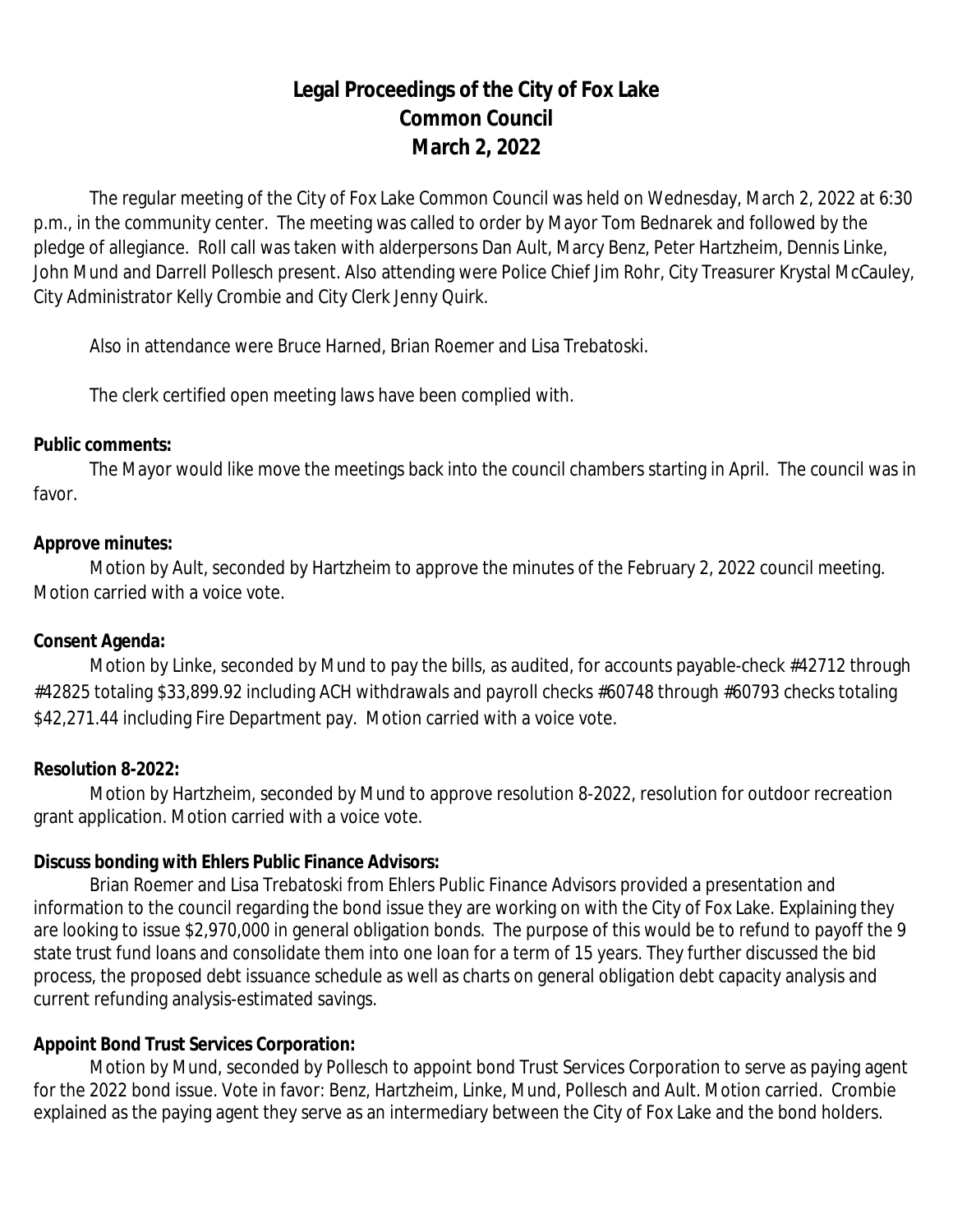# **Appoint Quarles and Brady LLP:**

Motion by Mund, seconded by Benz to appoint Quarles and Brady LLP to serve as bond and disclosure counsel for the 2022 bond issue. Vote in favor: Hartzheim, Linke, Mund, Pollesch, Ault and Benz. Motion carried. Crombie explained Quarles and Brady LLP will serve as disclosure counsel to prepare and review the disclosure documents that will be done as part of the bond issue.

## **Resolution 9-2022:**

Motion by Mund, seconded by Hartzheim to approve resolution 9-2022, resolution providing for the sale of approximately \$2,970,000 general obligation refunding bonds. Vote in favor: Linke, Mund, Pollesch, Ault, Benz and Hartzheim. Motion carried. Crombie explained this is an initial resolution to start the bond process. The bonds will be sold and the final resolution passed on April 6, 2022 and we should have the money on or about April 27, 2022.

## **Continuing disclosure services agreement with Ehlers Public Finance Advisors:**

Motion by Mund, seconded by Pollesch to approve continuing disclosure services agreement with Ehlers Public Finance Advisors. Vote in favor: Mund, Pollesch, Ault, Benz, Hartzheim and Linke. Motion carried. Crombie explained that as part of the bonding, the City of Fox Lake will be under continuing obligations to the bond holders to disclose obligations. Our financial advisor, Ehlers can provide these limited disclosure obligations for the City.

# **Certified Survey Map on Linden Lane:**

Motion by Hartzheim, seconded by Mund to approve a four lot certified survey map for part of the Hoeskstra Farm on Linden Lane. Vote in favor: Pollesch, Ault, Benz, Hartzheim, Linke and Mund. Motion carried.

# **Discussion on 2022 YMCA Agreement:**

Discussion on 2022 City of Fox Lake-YMCA of Dodge County Aquatic Program Collaboration Agreement. Crombie explained there are no proposed changes to the actual contract itself this year. The only thing that needs to be decided is the payment of staff wages.

# **2022 City of Fox Lake-YMCA of Dodge County Aquatic Program Collaboration Agreement:**

Motion by Benz, seconded by Mund to approve 2022 City of Fox Lake-YMCA of Dodge County Aquatic Program Collaboration Agreement with the starting wage of \$9.00. Vote in favor: Ault, Benz, Hartzheim, Linke, Mund and Pollesch. Motion carried.

# **City Administrator Report:**

Crombie stated the auditors will be attending the April meeting to present their annual financial and audit report of the City.

There was discussion regarding the Clausen Park Restroom project. Crombie suggested that it be discussed further at the next COW meeting.

# **Closed Session:**

Motion by Linke, seconded by Hartzheim at 7:04 pm to adjourn to closed session pursuant to Wisconsin Statute 19.85(c) to Consider employment, promotion, compensation, or performance evaluation data of any public employee over which the governmental body has jurisdiction or exercises responsibility specifically the City Administrator. Vote in favor: Benz, Hartzheim, Linke, Mund, Pollesch and Ault. Motion carried.